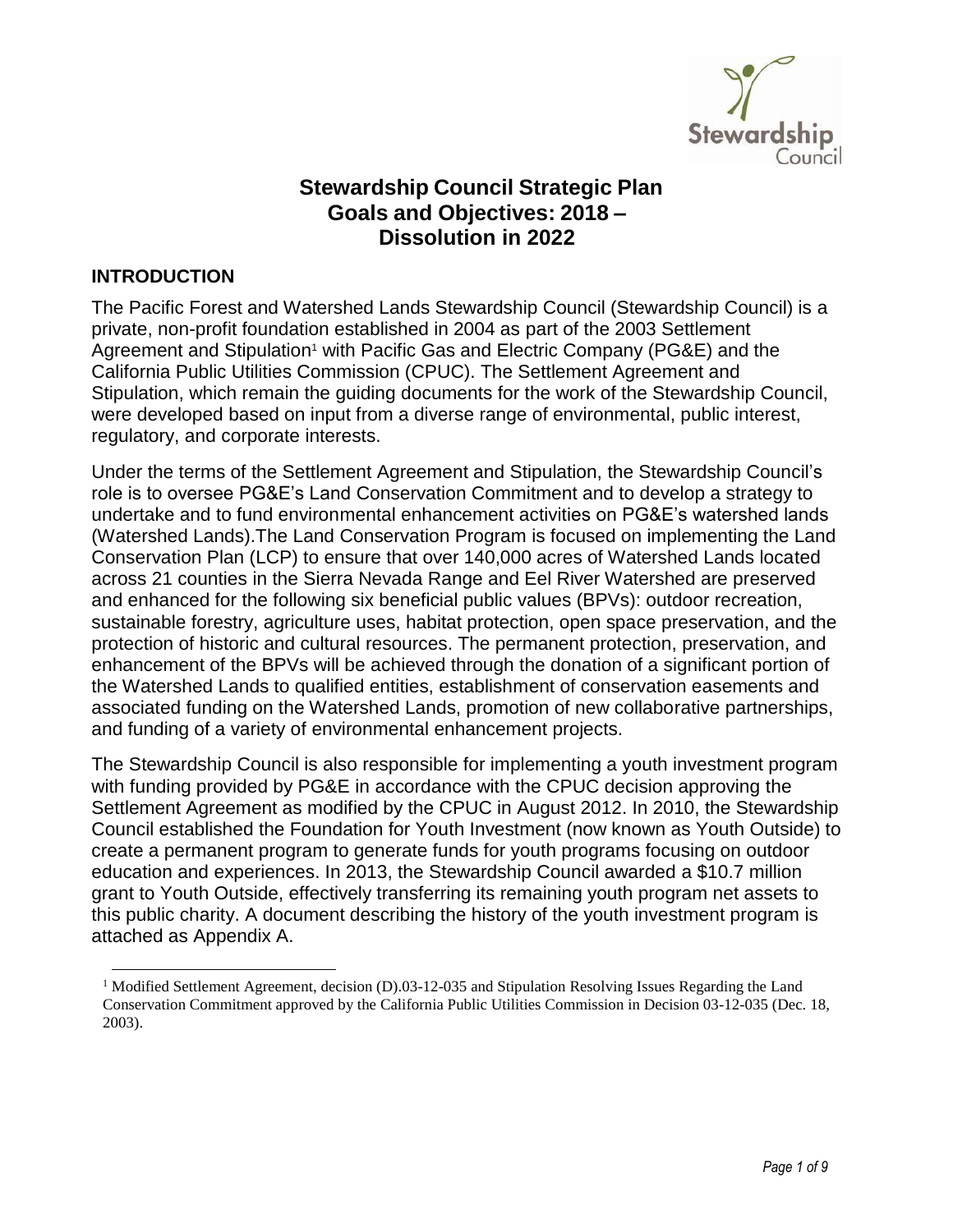

The Stewardship Council is unique in many ways. The scale of our land conservation and youth investment efforts, our substantial funding (\$70 million for the land conservation program and \$30 million for the youth investment program), and the diversity of interests united on the Stewardship Council Board of Directors (the Board), which must make all decisions by consensus, has provided us with a unique opportunity to not only complete the work envisioned in the Settlement Agreement, but to also promote environmental and youth development leadership in California and the nation.

The purpose of this document is to present an updated set of goals and objectives that will guide the Stewardship Council's work through 2022 which is the projected dissolution of the organization. The Board adopted a set of strategic goals and objectives in June 2016 for the 2016-2018 time frame. The Board and staff have been actively working to achieve those goals. Due to the dynamic nature of our work, this document has been updated to include recent revisions to the timeline associated with completion of our mission and to establish goals and objectives for the period of 2018 through dissolution.

To provide context for these goals and objectives, this document highlights the public benefits of the Land Conservation and Youth Investment programs that have been achieved or will be achieved in the next several years.

# **SUMMARY OF CURRENT AND FUTURE PUBLIC BENEFITS**

#### **LAND CONSERVATION PROGRAM**

The goal of the Land Conservation Program is to achieve the permanent protection and enhancement of the six BPVs across the Watershed Lands as described above. The Stewardship Council's work will yield valuable public benefits, including the establishment of conservation easements (or, in the case of donations of lands to federal agencies, another form of satisfactory assurance) on the Watershed Lands, the donation of Watershed Lands to qualified entities whose ownership will ensure the protection of the BPVs, the funding of a variety of environmental enhancement projects, and the promotion of new collaborative partnerships.

The Stewardship Council has worked diligently to achieve its land conservation mission. As of May 2, 2018, 31 land and/or conservation easement donations have closed escrow, the Board has adopted 65 Land Conservation and Conveyance Plans (LCCPs) for select properties, we have launched a grantmaking program for enhancement projects on PG&E Watershed Lands, and we have promoted the formation of collaborative partnerships.

#### *Protection of BPVs through Conservation Easements*

The BPVs on all the Watershed Lands will be protected by conservation easements (or, in the case of donations of lands to the U.S. Forest Service, a conservation covenant).

Conservation easements will be held by nonprofit and public entities with experience holding conservation easements. The conservation easement holders are responsible for monitoring uses of the lands on a regular basis to ensure compliance with the conservation easement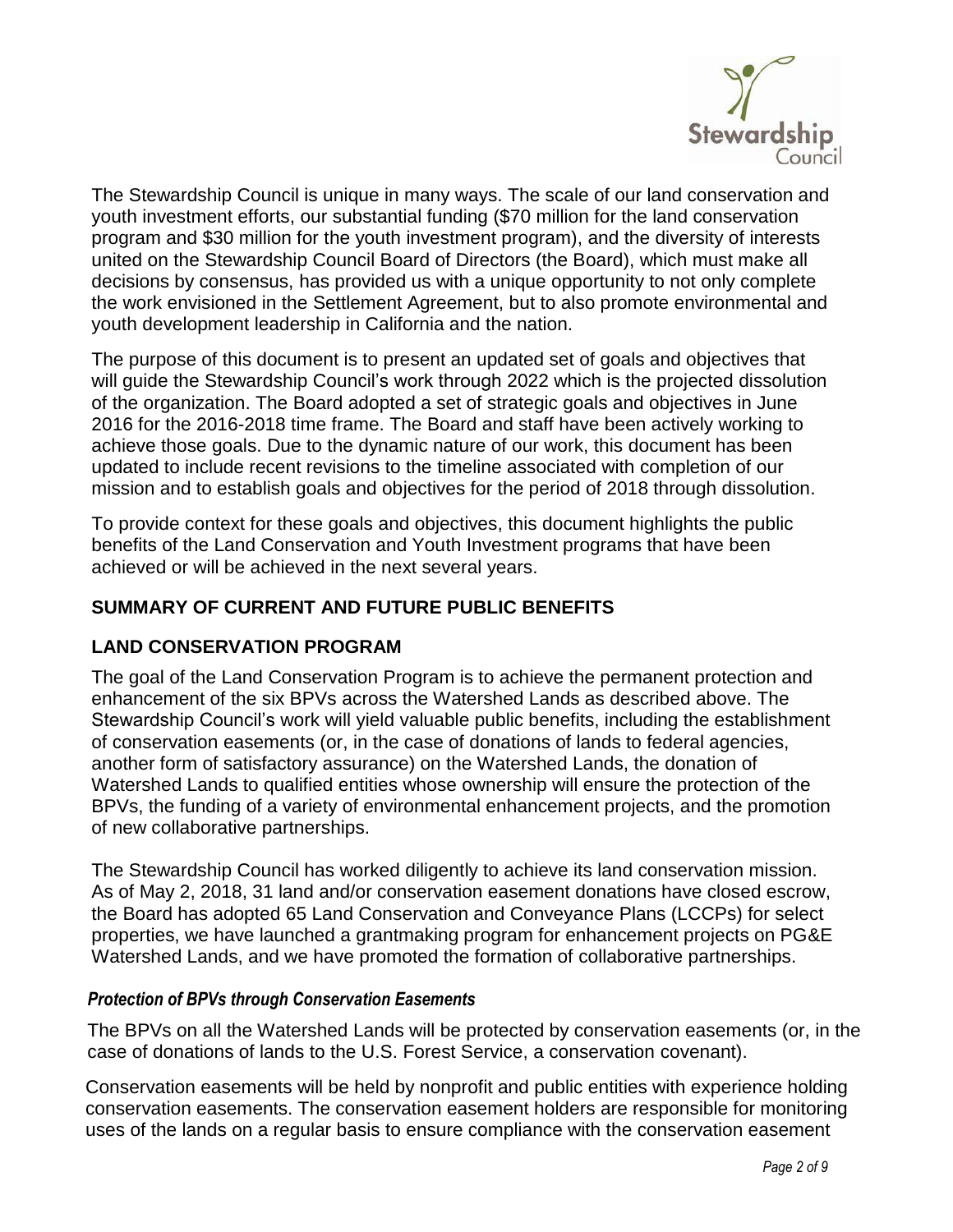terms and can take enforcement action if necessary to protect the BPVs. The Stewardship Council is providing endowments to each conservation easement holder to fund the cost of annual monitoring, administration, and legal defense and enforcement of the conservation easements. The organizations which have been recommended by the Board to hold conservation easements are familiar with local stakeholders and issues and are well qualified to protect the conservation values of the Watershed Lands in perpetuity.

As of May 2, 2018, the Board has selected the following entities as prospective conservation easement holders (or, in the case of donations of lands to the U.S. Forest Service, Sierra Nevada Conservancy as the conservation covenant holder) on approximately 140,000 acres of Watershed Lands: Bear Yuba Land Trust, California Department of Fish and Wildlife, Ducks Unlimited, Feather River Land Trust, Mendocino Land Trust, Mother Lode Land Trust, Northern California Regional Land Trust, Placer Land Trust, Sequoia Riverlands Trust, Shasta Land Trust, Sierra Foothill Conservancy and Western Shasta Resource Conservation District. In 2017, eleven conservation easements and one conservation covenant were recorded. Staff anticipates twelve conservation easements and two conservation covenants will be recorded in 2018. The Board plans to complete its recommendations of prospective conservation easement holders by December 2018. In addition, staff plans to bring all LCCPs to the Board by December 2020 for approval. By the end of 2021, all conservation easements (or, in the case of donations of lands to the U.S. Forest Service, a conservation covenant) are expected to be recorded on the Watershed Lands.

#### *Donation of Lands to Qualified Entities*

The Board has selected the following entities as prospective recipients of fee title donations of Watershed Lands totaling approximately 36,000 acres: Auburn Area Recreation and Park District, California Department of Forestry and Fire Protection, California State Parks, Fall River Resource Conservation District (RCD), Fall River Mills Community Services District, Madera County, Maidu Summit Consortium, Pit River Tribe, Placer County, Potter Valley Tribe, San Joaquin County Office of Education, Tuolumne County, University of California, and the U.S. Forest Service. The Stewardship Council expects to complete its recommendations of prospective recipients of fee title donations by December 2018.

As of May 2, 2018, PG&E has conveyed fee title of lands to the University of California, Tuolumne County, U. S. Forest Service, Auburn Area Recreation and Park District, Placer County, and Fall River RCD with conservation easements or covenants recorded concurrently with the land transfer.

# *Enhancing Beneficial Public Values through Grantmaking*

In 2012, the Stewardship Council launched its Environmental Enhancement Program which began by identifying high priority enhancement projects drawing on information and ideas generated by stakeholders through the Stewardship Council's public outreach process, as well as input from the recommended future landowners and conservation easement holders. Overall, the Enhancement Program is expected to result in approximately \$13 million in grants being awarded for projects that enhance the BPVs of the Watershed Lands and promote productive partnerships involving landowners, conservation easement holders, local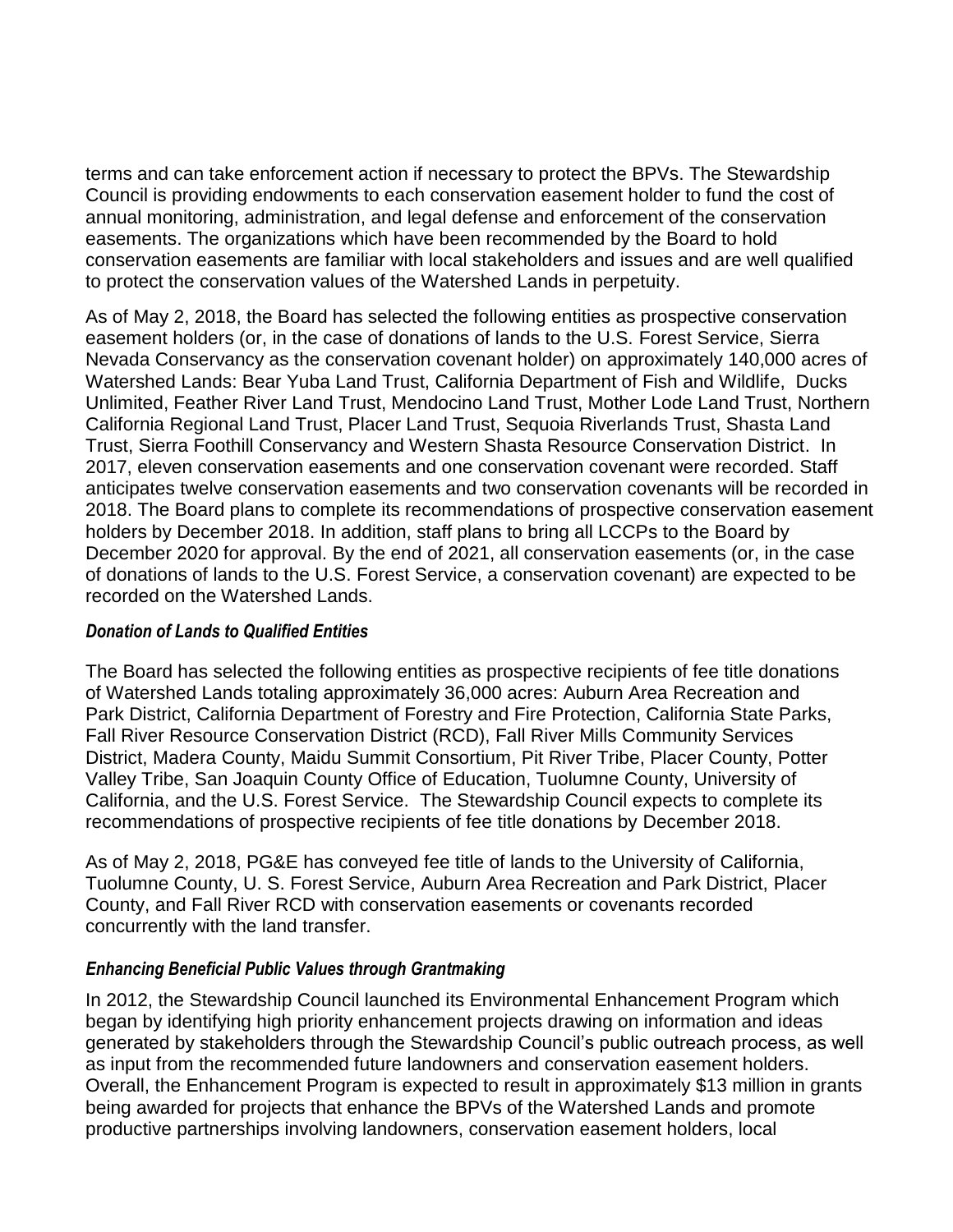communities, youth, and other stakeholders. The projects include habitat restoration, recreational trails and facilities, cultural resource protection and interpretation, forest research, management plans, planning and feasibility studies, and biological surveys.

From 2012 – 2017 five major enhancement projects were awarded totaling \$4 million. In addition, the Stewardship Council funded 19 capacity building and smaller enhancement projects totaling \$1.6 million. The Board also allocated \$5 million to support a Sierra Nevada youth camp.

Stewardship Council staff recently re-evaluated its Enhancement Program and in 2017 invited select organizations to participate in a competitive round of funding. The program solicited concept proposals in September 2017 and the Stewardship Council received 25 proposals. The Enhancement Review Committee comprised of Board members and a representative from Sierra Nevada Conservancy considered the concept proposals in November 2017 and invited 10 applicants to proceed with full proposals for funding consideration. The Enhancement program expects to award up to an additional \$2 million through this competitive process.

### *Donations of Lands to Tribal Entities and the Promotion of Collaborative Partnerships*

The Stewardship Council has encouraged collaboration and dialogue among stakeholders resulting in groundbreaking partnerships between nonprofit conservation organizations, public entities, and Native American tribal entities. To date, the Stewardship Council has made recommendations to donate fee title to three tribal entities including the Potter Valley Tribe, Pit River Tribe, and the Maidu Summit Consortium. The Board has approved two LCCPs to the Potter Valley Tribe in the Eel River Watershed totaling 892 acres. It is anticipated that the two fee title transfers will close escrow in the fall and winter of 2018.

The Board made a recommendation for the Pit River Tribe to be the fee donee for 850 acres at the Hat Creek Planning Unit. This LCCP is anticipated to be brought to the Board in 2018.

In addition, three of five LCCP recommendations with the Maidu Summit Consortium (MSC) at the Lake Almanor and Humbug planning units have been approved by the Board. The 2,325 acre property at Humbug Valley, also known as Tasmam Kojom is an example of the creation of a collaborative partnership among the Maidu Summit Consortium, the California Department of Fish and Wildlife (CDFW), and the Feather River Land Trust (FRLT) to preserve and enhance the BPVs at the Humbug Valley property in the Feather River Watershed. The Maidu Summit Consortium and CDFW are working collaboratively to develop a land management plan to protect the BPVs on the property.

# *Land Conservation Program Goals and Objectives*

**Goal L1:** Ensure that conservation easements (or, in the case of donations of lands to the U. S. Forest Service, conservation covenants), are established on all Watershed Lands (with the exception of those lands approved as No Significant Public Interest Value [NSPIV]) to protect the BPVs in perpetuity, honor existing economic uses, preserve continued public access, and allow for continued operation and maintenance of hydroelectric facilities and associated water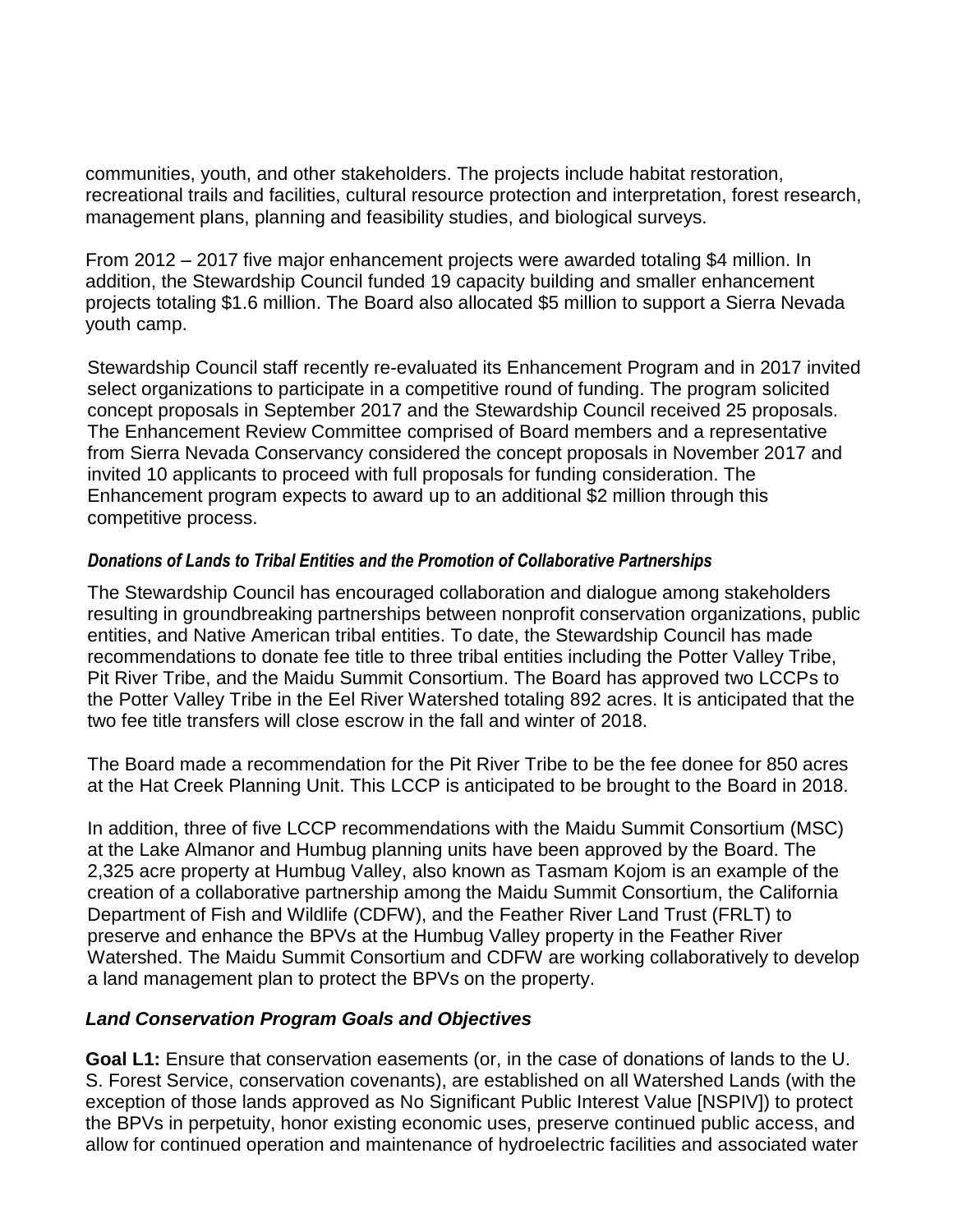delivery facilities.

**Objective L1.1:** By the end of 2021, provide sufficient funding to all selected conservation easement holders to enable them to monitor and enforce the terms of the conservation easements established on the Watershed Lands in perpetuity as transactions close.

**Objective L1.2:** Ensure the closings of all properties and the establishment of funding agreements with the Sierra Nevada Conservancy to facilitate reimbursement for the costs it will incur as the holder of conservation covenants over lands donated to the U.S. Forest Service.

**Objective L1.3:** Complete final Board approval of all NSPIV findings by June, 2018. Continue effort to ensure CPUC approval of NSPIV methodology for the Board NSPIV determinations.

**Goal L2:** Work with the transaction parties to facilitate the completion and recording of all remaining fee title transfers and conservation easements by the end of 2021.

**Objective L2.1:** Complete the recommendation of qualified organizations with capacity to hold conservation easements and organizations to be the recipient of fee title on all of the Watershed Lands by December 2018.

**Objective L2.2:** Work with transaction parties to ensure LCCPs for all fee title donated lands are brought to the Planning Committee for consideration by July 2019.

**Objective L2.3:** Ensure that the Board approved deadline of April 2020 for all Draft LCCPs to be conditionally approved by the Planning Committee can be achieved and that all conditionally approved LCCPs be brought to the Board for action by December 2020.

**Objective L2.4:** Continue to work to identify and help implement efficiencies in the preparation of transaction documents and the conduct of transaction work to assist PG&E, fee title donees, and conservation easement donees in completing all the transaction work.

**Objective L2.5:** Work with affected counties to satisfy the Stipulation requirement that property tax neutrality be achieved. At its November, 2017 meeting the Board approved an amendment to the Tax Neutrality agreement that established a one-time lump sum payment as the standard payment process when lands are transferred to organizations that are exempt from paying property taxes. This amendment has streamlined the process of Tax Neutrality agreements.

**Goal L3:** Implement an environmental enhancement program that promotes partnerships and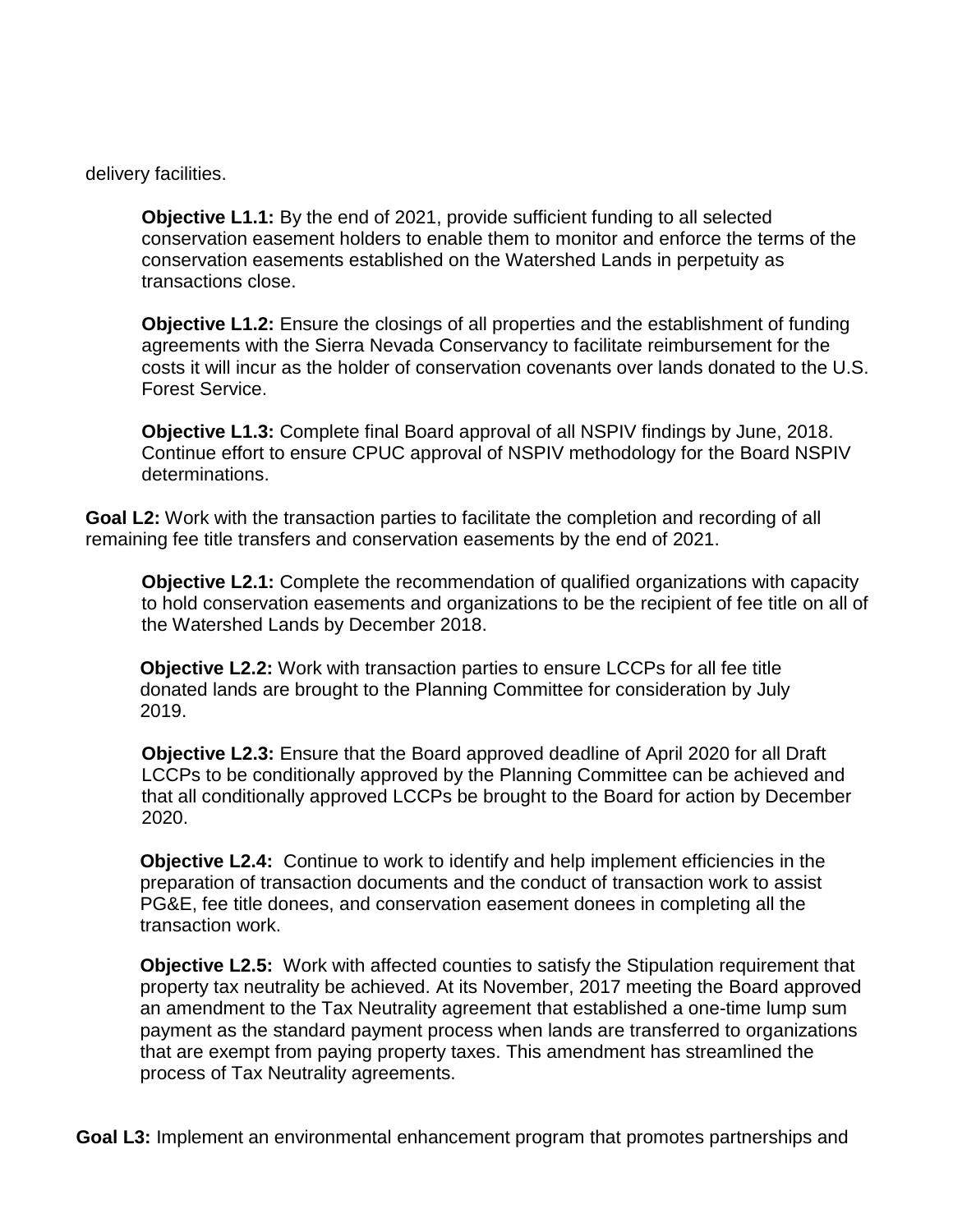achieves tangible and sustainable enhancements which improve the character, quality, and public enjoyment and/or protection of the BPVs across the Watershed Lands.

**Objective L3.1:** Foster local community and youth involvement in the design, implementation, and maintenance of enhancement projects on Watershed Lands utilizing funding from the Stewardship Council.

**Objective L3.2:** By the end of 2018, allocate the majority of the remainder of the funds set aside for the Enhancement program to a set of priority projects with the aim of maximizing the benefits and impact of the Enhancement program.

**Objective L3.3:** By dissolution, ensure all enhancement funds have been spent or a process has been developed to identify and administer any remaining enhancement funding.

**Objective L3.4:** Any funds not needed for operating costs to complete the land donations recommended by the Board will be used to make enhancement project grant awards.

**Objective L3.5:** Do not fund an enhancement project if doing so would result in LCCP for subject property being conditionally approved by the Planning Committee any later than April 2020.

**Goal L4:** Ensure continued public engagement as required by the Settlement Agreement in connection with the implementation of the Land Conservation Program.

**Objective L4.1:** Maintain a current and informative web site and use other tools (e.g., email announcements, public meetings and workshops, and both formal and informal solicitation of public comments) to inform and obtain input from the public and all key stakeholders on the decisions and recommendations of the Stewardship Council.

**Goal L5:** Preserve and enhance reasonable Public Access to the Watershed Lands.

**Objective L5.1:** Make recommendations for fee title donations and conservation easement holders that are based, in part, on consideration of the capacity and interest of the recommended organizations to preserve and enhance public access.

**Objective L5.2:** Where applicable, ensure conservation easements establish an enforceable requirement for continued reasonable public access.

**Objective L5.3:** Approve and fund environmental enhancement projects that where desirable and appropriate preserve and enhance public access to the Watershed Lands.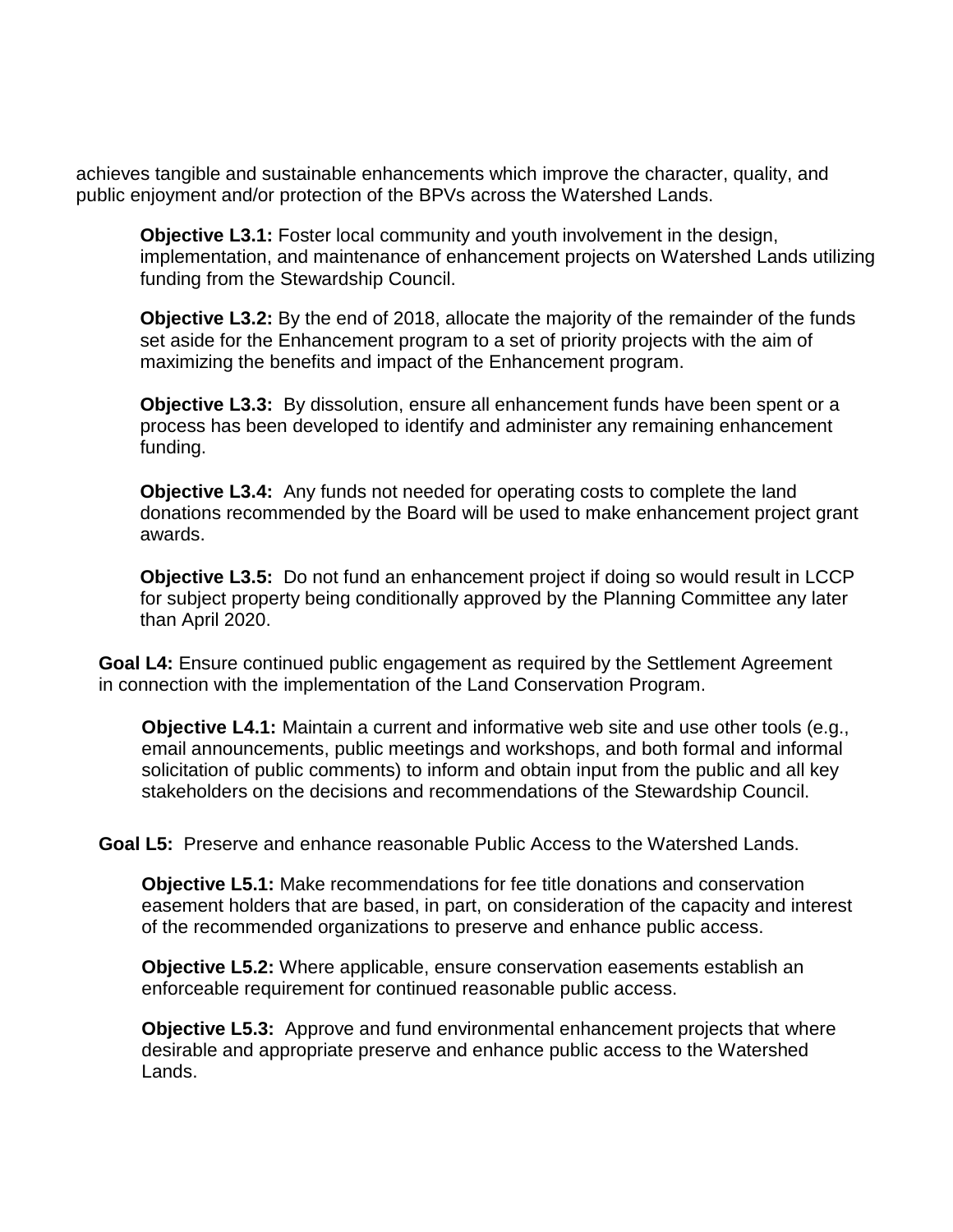# **YOUTH INVESTMENT PROGRAM**

Since 2006, well over 340,000 youth in PG&E's service territory have benefited from life-changing outdoor experiences made possible by grants and special initiatives of the Stewardship Council and Youth Outside (formerly "Foundation for Youth Investment"). Tapping the \$30 million provided to the Stewardship Council for the youth investment program, these two organizations have collectively awarded nearly \$18 million in grants to support a diverse range of organizations that positively influence the lives of youth through outdoor activities. These programs have farreaching impacts ranging from health and fitness, to growth and leadership, to promoting environmental stewardship. Specifically, funds have been provided to programs that improve access to high-quality outdoor experiences, enhance the cultural relevancy of the programming offered by the providers, or create an innovative approach to reaching underserved youth. The Stewardship Council's grantmaking also invested in the development and renovation of parks and natural spaces, especially in low-income urban communities. Since 2006, more than \$5 million in infrastructure grants were made to projects ranging from community and school gardens to playgrounds and sports field enhancements.

### *Youth Investment Program Goals and Objectives*

**Goal Y1:** Provide educational, recreational, and conservation and stewardship opportunities for youth (up to the age of 26) on Watershed Lands.

**Objective Y1.1:** Via the enhancement projects funded and supported by the Land Conservation Program, promote and implement opportunities to provide significant and meaningful conservation and stewardship opportunities for youth on Watershed Lands.

**Objective Y1.2:** Collaborate with Youth Outside, the California Council of Land Trusts (CCLT), the land trust community, and youth service providers to develop model programs providing educational, recreational, and/or stewardship opportunities for youth on the Watershed Lands.

**Goal Y2:** Work with Youth Outside to achieve to the maximum extent possible prior to the Stewardship Council's dissolution the following goals that led to the Stewardship Council's creation of that organization: to leverage the Stewardship Council's initial investments in the youth program; and to fulfill the CPUC's expectation that (a) the youth program funds will be expended to provide greater resources to connect children, youth, and young adults in the PG&E service territory to nature, parks, open spaces, and the outdoors (particularly serving the needs of underserved youth), and (b) a reasonable portion of the youth program funds would be used to provide seed money that would establish a permanent program for young people who are least likely to enjoy the wonder of California's natural beauty.

**Objective Y2.1:** Ensure Youth Outside's expenditures of ratepayer funds provided to it via a grant from the Stewardship Council are expended in full compliance with CPUC Decision 12-08-001 and the terms of the major grant agreement between the Stewardship Council and Youth Outside.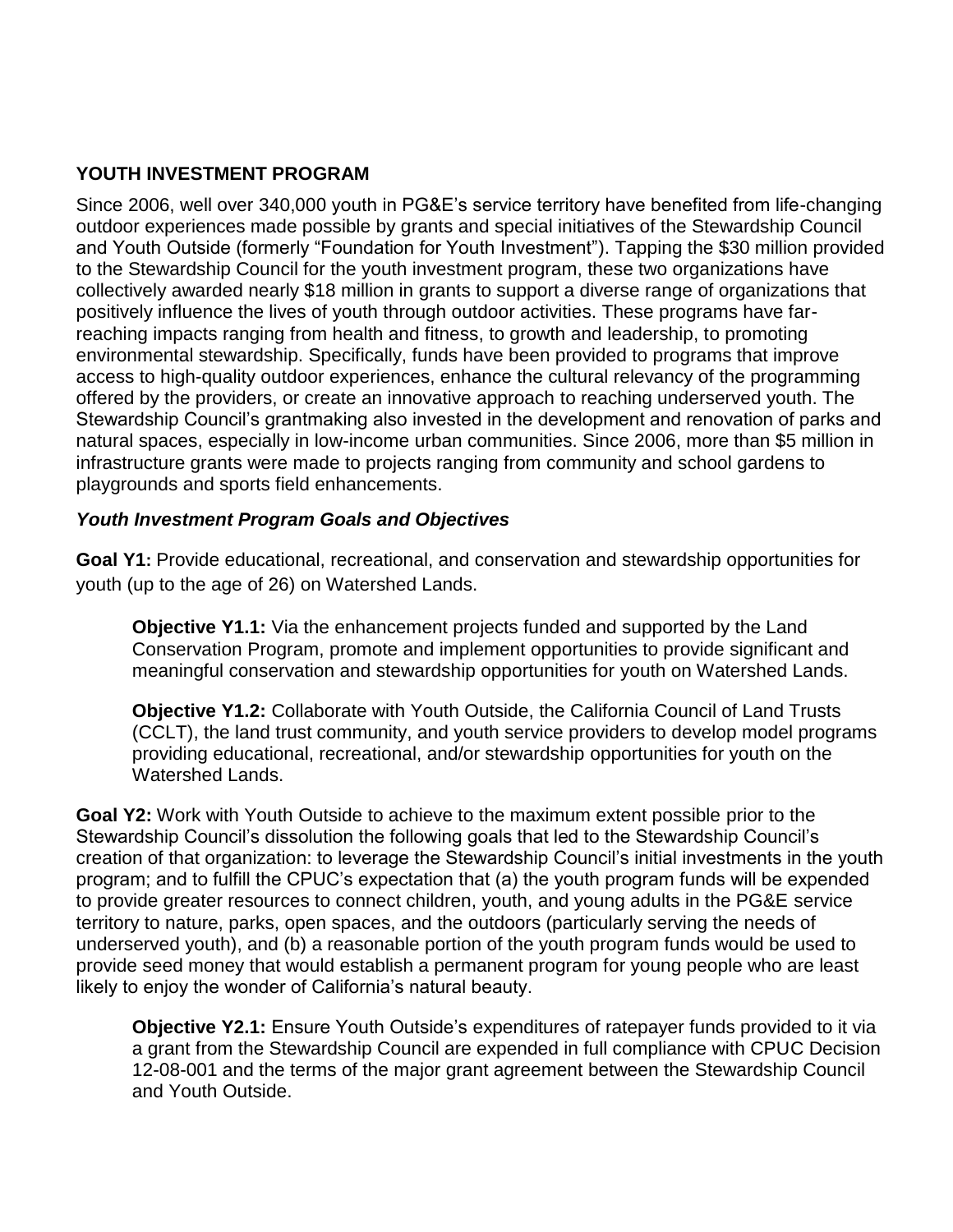**Objective Y2.2:** As requested by Youth Outside, provide strategic support to Youth Outside through the efforts of Stewardship Council board members and staff, and our partners.

**Objective Y2.3:** Continue our practice of appointing qualified and committed individuals to fill the Stewardship Council's seat on the Youth Outside board of directors.

**Objective Y2.4:** Develop a plan for ensuring fulfillment of the Stewardship Council's youthrelated responsibilities through dissolution, and accountability of funds under the major grant agreement with Youth Outside.

**Goal Y3:** Continue to identify ways to establish a permanent program to connect underrepresented youth to the outdoors.

**Objective Y3.1:** Collaborate with Youth Outside to help it achieve the desired outcome that led to its creation, namely the development of a permanent program to connect underserved youth to the outdoors.

**Objective Y3.2**: Support the creation of a center located on PG&E Watershed Lands that would provide a permanent place to connect underserved youth to the outdoors.

**Goal Y4:** Strategically utilize the remaining youth program funds, which the Stewardship Council retained when it transferred youth program funds to Youth Outside, to reduce the barriers to connecting underrepresented youth with the outdoors and with the field of land conservation.

**Objective Y4.1:** Continue the Stewardship Council's history of impactful grant making with our remaining youth program funds in partnership with other organizations.

**Objective Y4.2**: Provide support to CCLT to further its implementation of the Conservation Horizons Initiative, which goals and expected outcomes include connecting all Californians with protected lands in ways meaningful to them, and engaging diverse members of communities in the planning and implementation of land trust projects and programs.

# **ORGANIZATION**

# *Organizational Goals and Objectives*

The Stewardship Council's organizational goals will focus on maintaining the institutional knowledge and resources to complete its remaining work in a timely manner, while also ensuring the organization is operating in a transparent, efficient, fiscally responsible, and legally compliant manner. In addition, the Stewardship Council will continue planning and preparing for its eventual dissolution.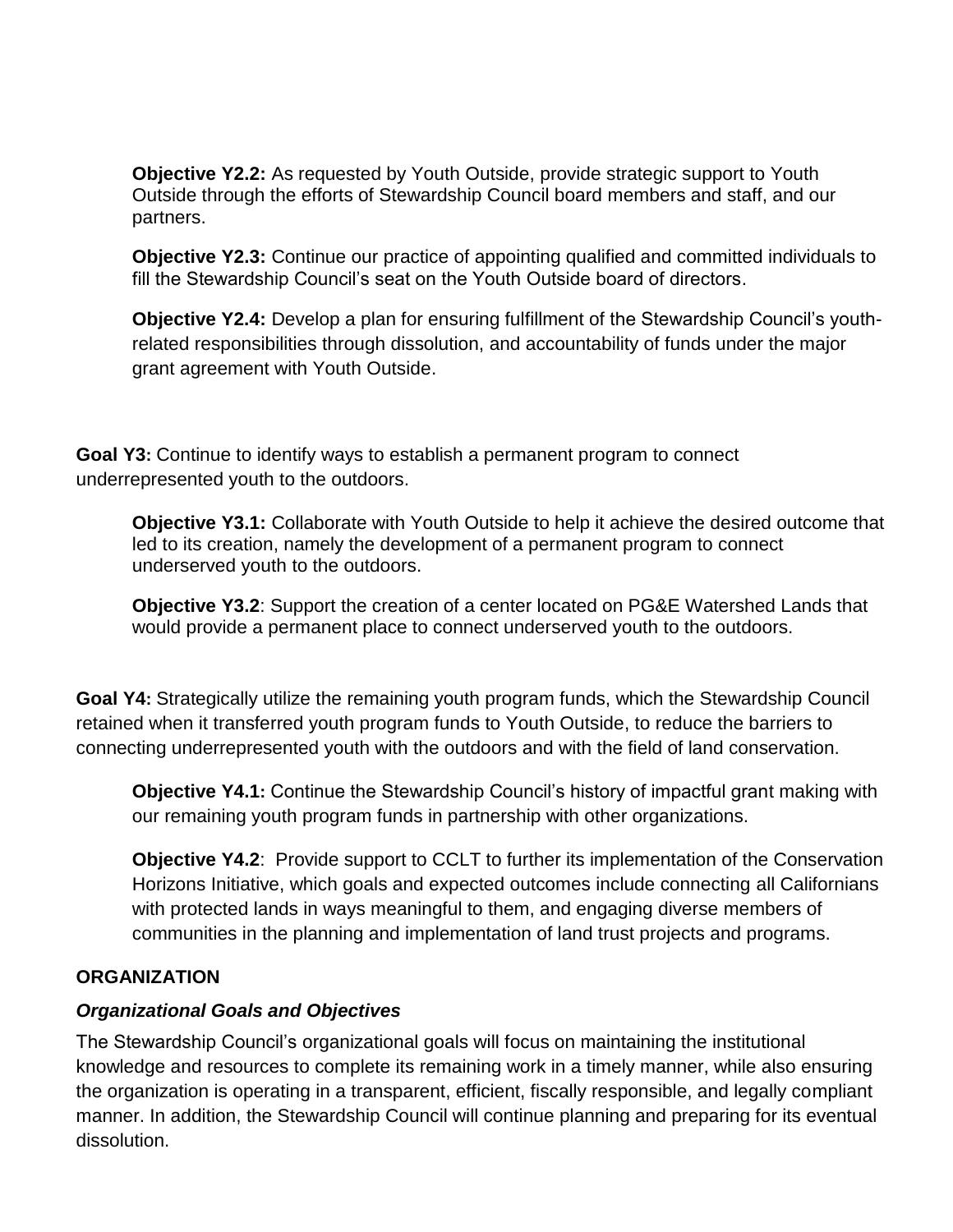**Goal O1:** Continue to practice strong governance and strive to maintain a vital and engaged board and staff to reflect the needs of the organization as it moves toward completing its mission. Identify opportunities to enhance board and staff development and engagement practices to promote an inclusive culture of optimism, transparency, and learning.

**Objective O1.1:** Promote an organizational culture where both board members and staff are afforded opportunities to continually learn, grow, and engage in the work of the organization.

**Objective O1.2:** Develop and implement dynamic operational plans and structures that create efficiencies, retain knowledge, and minimize risk for the organization.

**Goal O2:** Maintain sound financial management oversight and legal and regulatory practices that support our operational and programmatic work and investments as we work to fulfill the organization's mission.

**Objective O2.1:** Maintain strong internal controls, especially as the staffing model shifts to meet the needs of the organization as major milestones are reached.

**Objective O2.2:** Ensure investment strategy matches the liquidity needs of the organization as the land conservation program completes major milestones.

**Objective O2.3:** Ensure appropriate level of oversight and grantee accountability for grants awards made by the Stewardship Council.

**Goal O3:** Uphold the Stewardship Council's commitment to transparency by continually striving to provide tools, resources, and opportunities that allow the public to access information and engage in a meaningful way with the organization and its programs.

**Objective O3.1:** Provide accurate, timely, and relevant information and resources to stakeholders via the Stewardship Council's website, publications, and stakeholder database.

**Objective O3.2:** Provide ongoing opportunities for public and stakeholder input at Stewardship Council board meetings, meetings with stakeholders, or via email or US mail.

**Objective O3.3:** Deliver biannual reports to the California Public Utilities Commission regarding the work of the organization and in compliance with the requirements of the Stipulation and Settlement Agreement.

**Goal O4:** Prepare and implement a plan for the eventual dissolution of the Stewardship Council. Elements will include but not be limited to the following: (1) establishment of a public repository for key organizational documents; (2) incorporating into major grant agreements a long term accountability mechanism for expenditure of ratepayer funds; (3) a mechanism to report the